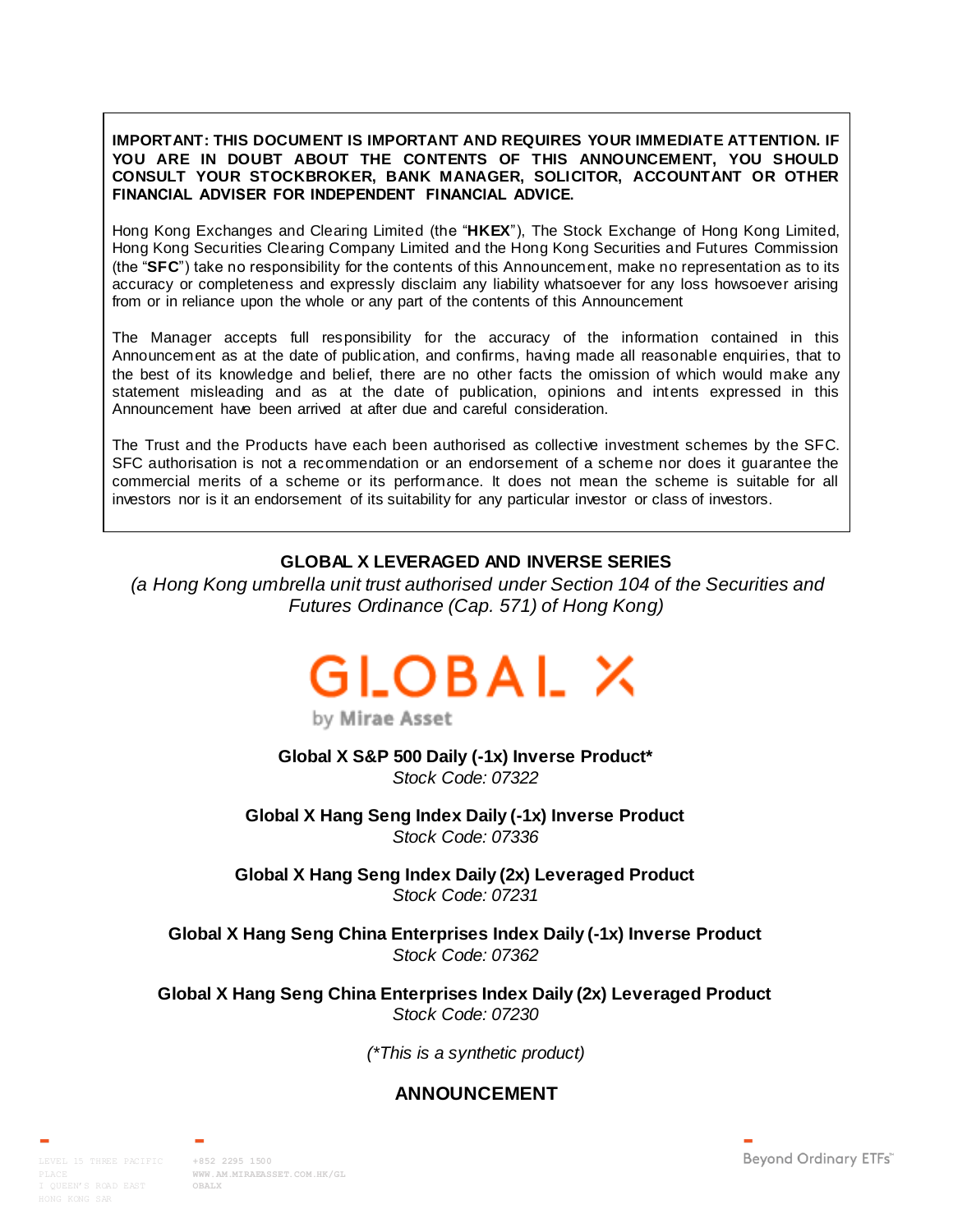Dear Unitholders,

Mirae Asset Global Investments (Hong Kong) Limited (the "**Manager**"), the investment manager of the Global X Leveraged and Inverse Series (the "**Trust**") and its sub-funds, wishes to inform the Unitholders that the investment strategy of each of the following sub-funds (each a "**Product**", collectively the "**Products**") will be amended with effect from 28 December 2020 (the "**Effective Date**"):

- (a) Global X Hang Seng Index Daily (-1x) Inverse Product;
- (b) Global X Hang Seng Index Daily (2x) Leveraged Product;
- (c) Global X Hang Seng China Enterprises Index Daily (-1x) Inverse Product; and
- (d) Global X Hang Seng China Enterprises Index Daily (2x) Leveraged Product.

#### Increase of margin cap

With effect from the Effective Date, the cap for margin used to acquire the HSI Futures Contracts for each of following Products will be increased as follows:

| <b>Product</b>                 | <b>Margin Cap before the</b><br><b>Effective Date</b> | <b>Margin Cap on and after</b><br>the Effective Date |
|--------------------------------|-------------------------------------------------------|------------------------------------------------------|
| Global X Hang Seng Index Daily | not more than 10% of the                              | not more than 20% of the                             |
| (-1x) Inverse Product          | Net Asset Value                                       | <b>Net Asset Value</b>                               |
| Global X Hang Seng Index Daily | not more than 20% of the                              | not more than 40% of the                             |
| (2x) Leveraged Product         | Net Asset Value                                       | Net Asset Value                                      |

Consequently, the Net Asset Value of the Global X Hang Seng Index Daily (-1x) Inverse Product which will be invested in cash and cash equivalents (e.g. short term deposits) denominated in HKD will be decreased to not less than 80% of its Net Asset Value. In respect of the Global X Hang Seng Index Daily (2x) Leveraged Product, following the change, not less than 50% of its Net Asset Value will be invested in cash and cash equivalents (e.g. short term deposits) denominated in HKD, and it remains that the Global X Hang Seng Index Daily (2x) Leveraged Product will invest up to 10% of its Net Asset Value in HSI ETFs. For the avoidance of doubt, the percentage for investment in cash and cash equivalents (e.g. short term deposits) denominated in HKD by these Products may be reduced proportionally under exceptional circumstances when there is a higher margin requirement.

With effect from the Effective Date, the cap for margin used to acquire the HSCEI Futures Contracts for each of following Products will be increased as follows:

| <b>Product</b>                                          | <b>Margin Cap before the</b><br><b>Effective Date</b> | Margin Cap on and after<br>the Effective Date |
|---------------------------------------------------------|-------------------------------------------------------|-----------------------------------------------|
| Global X Hang Seng China                                | not more than 10% of the   not more than 20% of the   |                                               |
| Enterprises Index Daily (-1x)<br><b>Inverse Product</b> | Net Asset Value                                       | Net Asset Value                               |
| Global X Hang Seng China                                | not more than 20% of the   not more than 40% of the   |                                               |
| Enterprises Index Daily (2x)                            | Net Asset Value                                       | Net Asset Value                               |
| <b>Leveraged Product</b>                                |                                                       |                                               |

Consequently, the Net Asset Value of the Global X Hang Seng China Enterprises Index Daily (- 1x) Inverse Product which will be invested in cash and cash equivalents (e.g. short term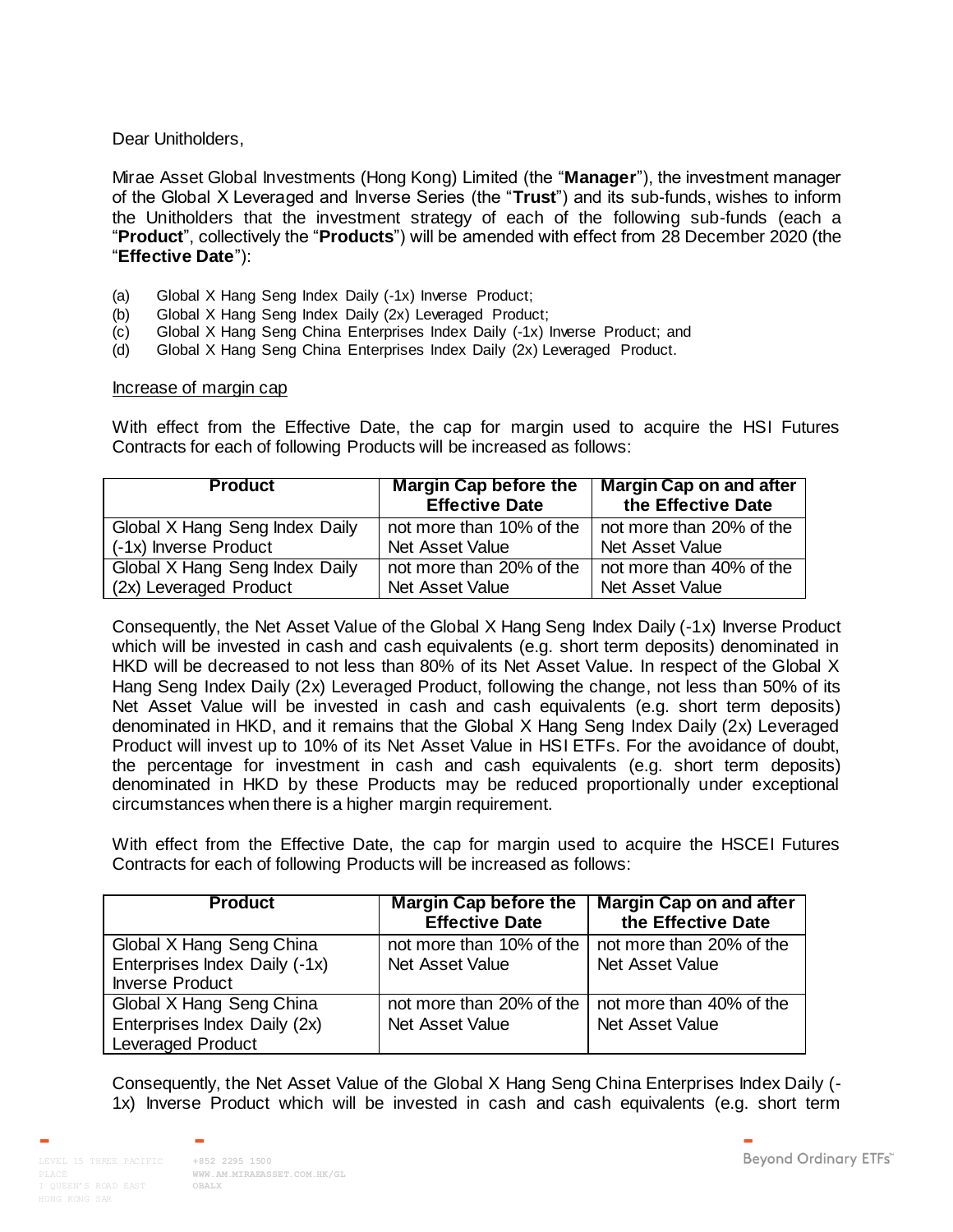deposits) denominated in HKD will be decreased to not less than 80% of its Net Asset Value. In respect of the Global X Hang Seng China Enterprises Index Daily (2x) Leveraged Product, following the change, not less than 50% of its Net Asset Value will be invested in cash and cash equivalents (e.g. short term deposits) denominated in HKD, and it remains that the Global X Hang Seng China Enterprises Index Daily (2x) Leveraged Product will invest up to 10% of its Net Asset Value in HSCEI ETFs. For the avoidance of doubt, the percentage for investment in cash and cash equivalents (e.g. short term deposits) denominated in HKD by these Products may be reduced proportionally under exceptional circumstances when there is a higher margin requirement.

The Manager believes that the change of investment strategy of each of the Products as described above can cater for imposition of more stringent margin requirement by an exchange or clearing brokers, and can facilitate the Manager's fund management function in the best interest of each of the Products and its investors.

For the avoidance of doubt, there will be no change to the fee level or cost in managing the Products following the implementation of the change of investment strategy of the Products. There will also be no change in the operation and/or manner in which the Products are being managed, and there will also be no change to the features and risks applicable to the Products. The Unitholders' rights or interests will also not be materially prejudiced as a result of the implementation of the changes of the investment strategy of the Products.

### Margin and investment in cash

Currently, it is disclosed that in entering into the spot month HSI Futures Contracts (in respect of Global X Hang Seng Index Daily (-1x) Inverse Product and Global X Hang Seng Index Daily (2x) Leveraged Product) or HSCEI Futures Contracts (in respect of Global X Hang Seng China Enterprises Index Daily (-1x) Inverse Product and Global X Hang Seng China Enterprises Index Daily (2x) Leveraged Product), under exceptional circumstances (e.g. increased margin requirement by the exchange in extreme market turbulence), the margin requirement may increase substantially.

In addition to increased margin requirement by the exchange in extreme market turbulence, Unitholders should note that an increased margin requirement by brokers in extreme market turbulence may also be one of the exceptional circumstances which may increase the margin requirement of a Product substantially. Enhancement of disclosures will be made to reflect this as an example of the exceptional circumstances under which increased margin may be required.

### Impact on the Products

The changes described in this Announcement do not require Unitholders' approval. Costs and/or expenses associated with the changes described in this Announcement will be borne by the Manager.

### **General**

Unless otherwise stated, capitalised terms used in this Announcement shall have the same meaning as defined in the prospectus of the Trust dated 3 September 2020.

**[WWW.AM.MIRAEASSET.COM.HK/GL](http://www.am.miraeasset.com.hk/globalx) [OBALX](http://www.am.miraeasset.com.hk/globalx)**